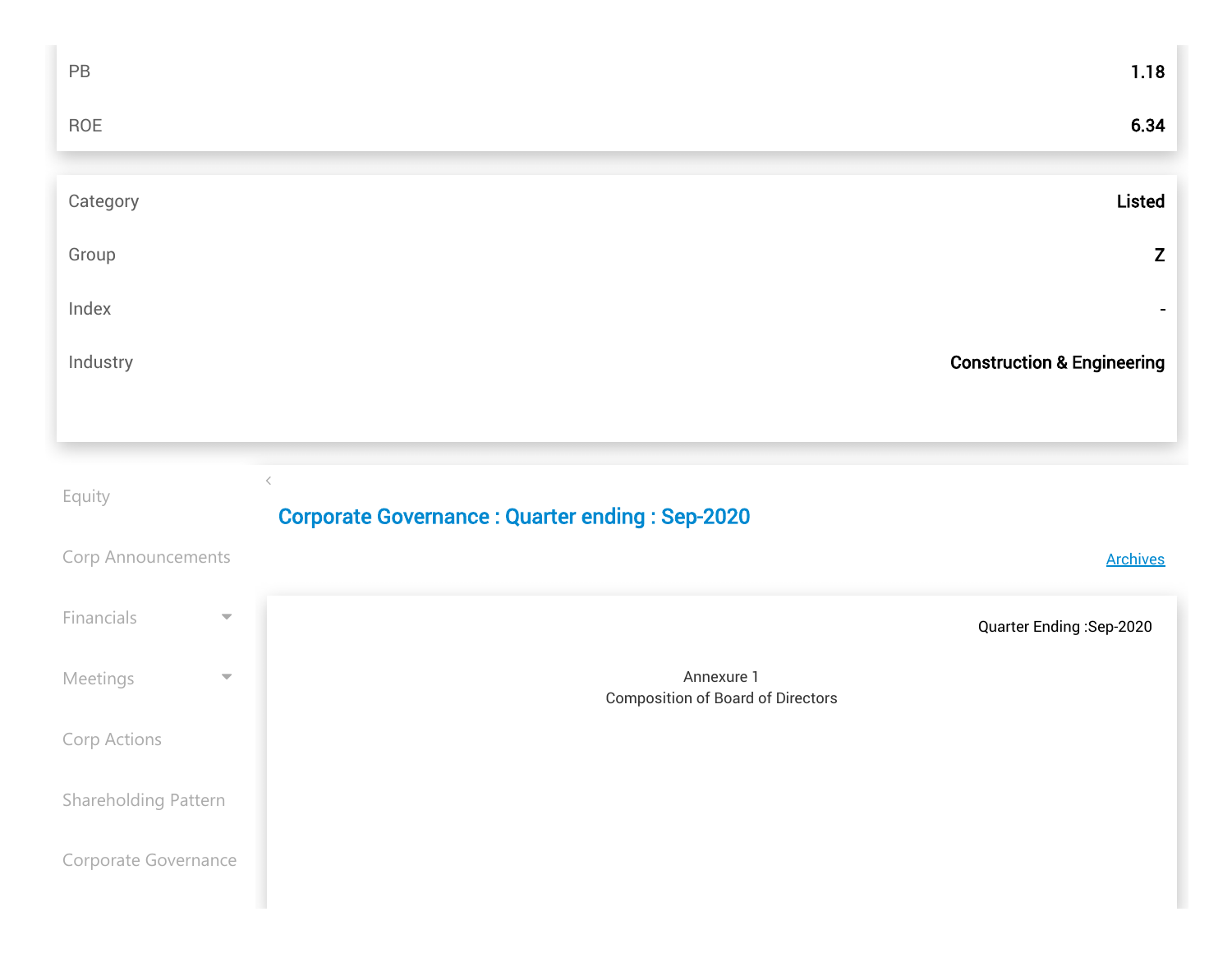| Bulk / Block deals<br><b>Disclosures</b><br>Corp Information<br>Peer Group | $\overline{\phantom{0}}$ | Title                | Name of the<br>Director                         | Category                                                | <b>Initial Date</b><br>of<br>Appointment  | Date of<br>Appointment<br>in Current<br>Term (Date<br>of Re-<br>appointment)                                                                                        | Date of<br>cessation     | Tenure<br>of<br>Director<br>(in<br>months) | No of<br>Directorship<br>in listed<br>entities<br>including<br>this listed<br>entity | Nu<br>men<br>in<br>Stal<br>Com<br>inclu<br>liste |
|----------------------------------------------------------------------------|--------------------------|----------------------|-------------------------------------------------|---------------------------------------------------------|-------------------------------------------|---------------------------------------------------------------------------------------------------------------------------------------------------------------------|--------------------------|--------------------------------------------|--------------------------------------------------------------------------------------|--------------------------------------------------|
| Charting                                                                   |                          | Mrs                  | <b>LALNA</b><br><b>BHARAT</b><br><b>TAKEKAR</b> | Non-Executive -<br>Independent<br>Director              | 28 Mar 2019                               | 29 Sep 2019                                                                                                                                                         | $\overline{\phantom{a}}$ | 18.00                                      | $\mathbf{1}$                                                                         |                                                  |
| <b>Notices</b>                                                             |                          | Mr                   | TEJAS P.<br><b>DESHPANDE</b>                    | Non-Executive -<br>Independent<br>Director, Chairperson | 14 Nov 2019                               | 14 Nov 2019                                                                                                                                                         | $\blacksquare$           | 10.00                                      | $\overline{2}$                                                                       |                                                  |
|                                                                            |                          | Mr                   | SADASHIV<br>N. KAVI                             | Non-Executive -<br>Independent<br>Director              | 14 Nov 2019                               | 14 Nov 2019                                                                                                                                                         |                          | 10.00                                      | $\mathbf{1}$                                                                         |                                                  |
|                                                                            |                          | $\blacktriangleleft$ |                                                 |                                                         |                                           | <b>Composition of Committee</b><br><b>Meeting of Board of Directors</b><br><b>Meeting of Committees</b><br><b>Related Party Transactions</b><br><b>Affirmations</b> |                          |                                            |                                                                                      | $\blacktriangleright$                            |
|                                                                            |                          |                      |                                                 |                                                         | Annexure 2<br><b>Website Affirmations</b> |                                                                                                                                                                     |                          |                                            |                                                                                      |                                                  |
|                                                                            |                          | Item                 | No Record found                                 | Compliance status                                       |                                           |                                                                                                                                                                     |                          | Details of non-compliance                  |                                                                                      |                                                  |
|                                                                            |                          |                      |                                                 |                                                         |                                           | <b>Annual Affirmation</b><br><b>Affirmation</b>                                                                                                                     |                          |                                            |                                                                                      |                                                  |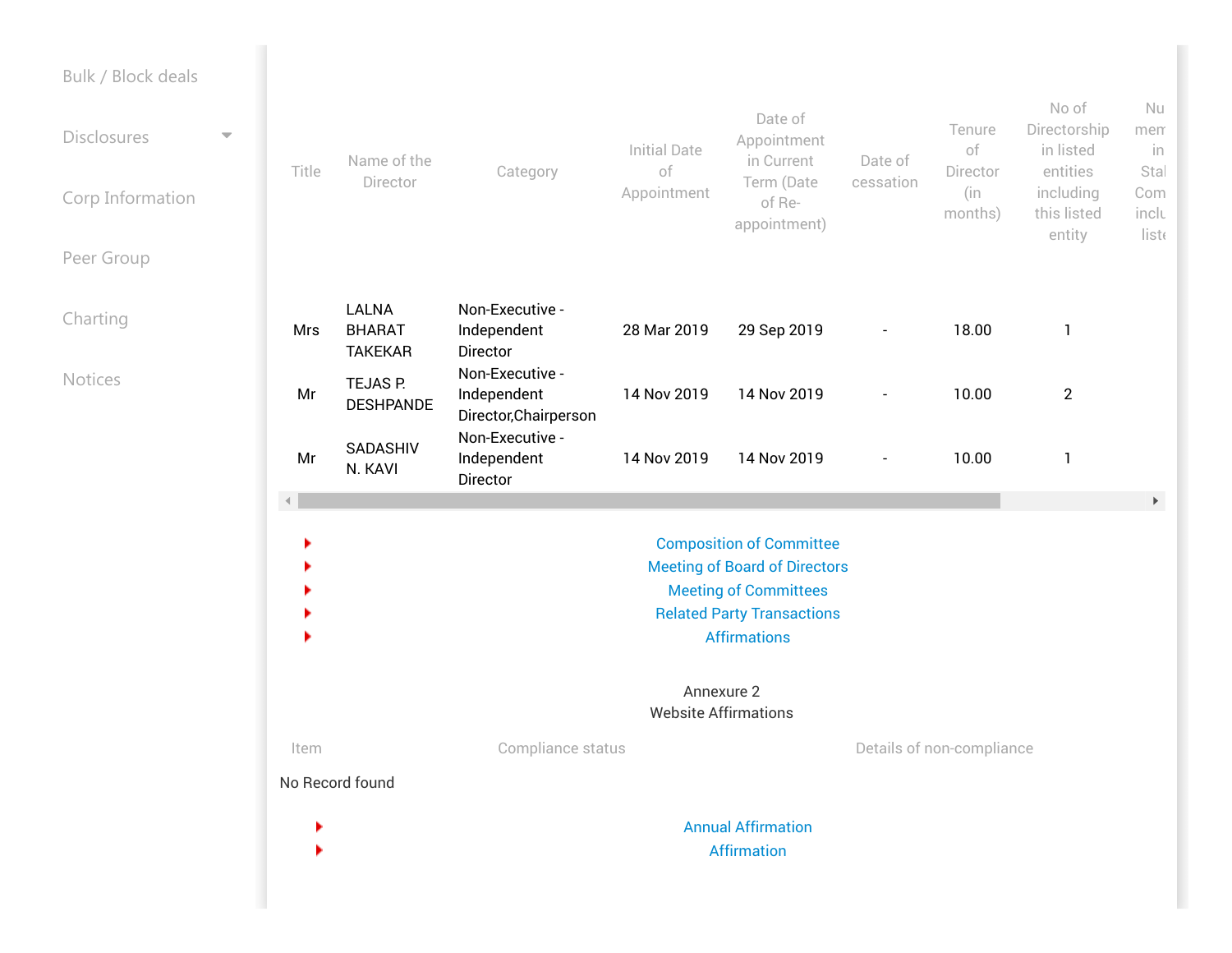|                                            | Annexure 3                                                                                                                             |                                            |                                                                                            |  |
|--------------------------------------------|----------------------------------------------------------------------------------------------------------------------------------------|--------------------------------------------|--------------------------------------------------------------------------------------------|--|
| Broad heading                              | Regulation<br>Number                                                                                                                   | Compliance<br>status(Yes/No/NA)            | If status is<br>$^{\prime\prime}$ No $^{\prime\prime}$<br>details of<br>non-<br>compliance |  |
| responsibility report displayed on website | Copy of the annual report including balance sheet, profit and loss<br>account, directors report, corporate governance report, business | 46(2)                                      | Yes                                                                                        |  |
| meeting                                    | Presence of chairperson of audit committee at the annual general                                                                       | 18(1)(d)                                   | Yes                                                                                        |  |
| committee at the annual general meeting    | Presence of chairperson of the nomination and remuneration                                                                             | 19(3)                                      | <b>Yes</b>                                                                                 |  |
|                                            | Whether corporate governance report disclosed in annual report                                                                         | 34(3) read<br>with para C of<br>Schedule V | <b>Yes</b>                                                                                 |  |
| Name of signatory                          | Mr. Vijaykumar Modi                                                                                                                    |                                            |                                                                                            |  |
| Designation of person                      | Company Secretary and Compliance Officer                                                                                               |                                            |                                                                                            |  |
|                                            |                                                                                                                                        |                                            |                                                                                            |  |

Site optimized for IE9 & above. | Disclaimer | Privacy Policy | [Sitemap](https://www.bseindia.com/sitemap.html) Copyright © BSE Ltd. All Rights Reserved.

21 Jan 21 | 10:39 (IST) (22)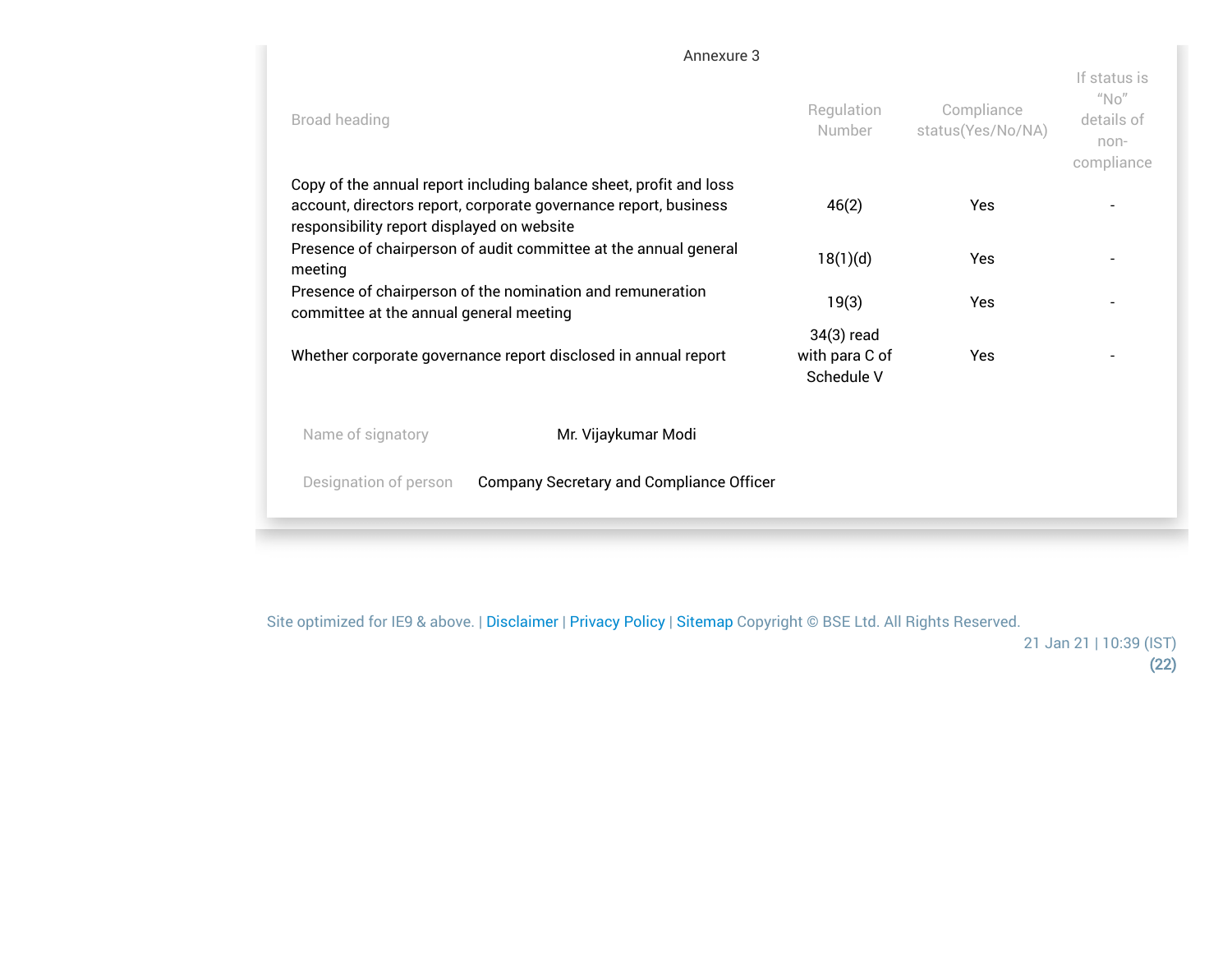| valecha-engineering-ltd |                          |  |  |  |
|-------------------------|--------------------------|--|--|--|
| Scrip Code: 532389      | Quarter Ending: Sep-2020 |  |  |  |

#### Annexure 1

#### Composition Of Committee

**Audit Committee**

| <b>Name of Committee</b><br>members   | Category                                             | Date Of<br>Appointment | Date of<br><b>Cessation</b> |
|---------------------------------------|------------------------------------------------------|------------------------|-----------------------------|
| <b>LALNA BHARAT</b><br><b>TAKEKAR</b> | Non-Executive - Independent Director, Member         | $02 - 05 - 2019$       |                             |
| TEJAS P. DESHPANDE                    | Non-Executive - Independent<br>Director, Chairperson | 19-11-2019             |                             |
| <b>SADASHIV N. KAVI</b>               | Non-Executive - Independent Director, Member         | 19-11-2019             |                             |

**Nomination and remuneration committee**

| <b>Name of Committee</b> | Category                                     | Date Of          | Date of                  |
|--------------------------|----------------------------------------------|------------------|--------------------------|
| members                  |                                              | Appointment      | Cessation                |
|                          | Non-Executive - Independent Director, Member | $02 - 05 - 2019$ | $\overline{\phantom{0}}$ |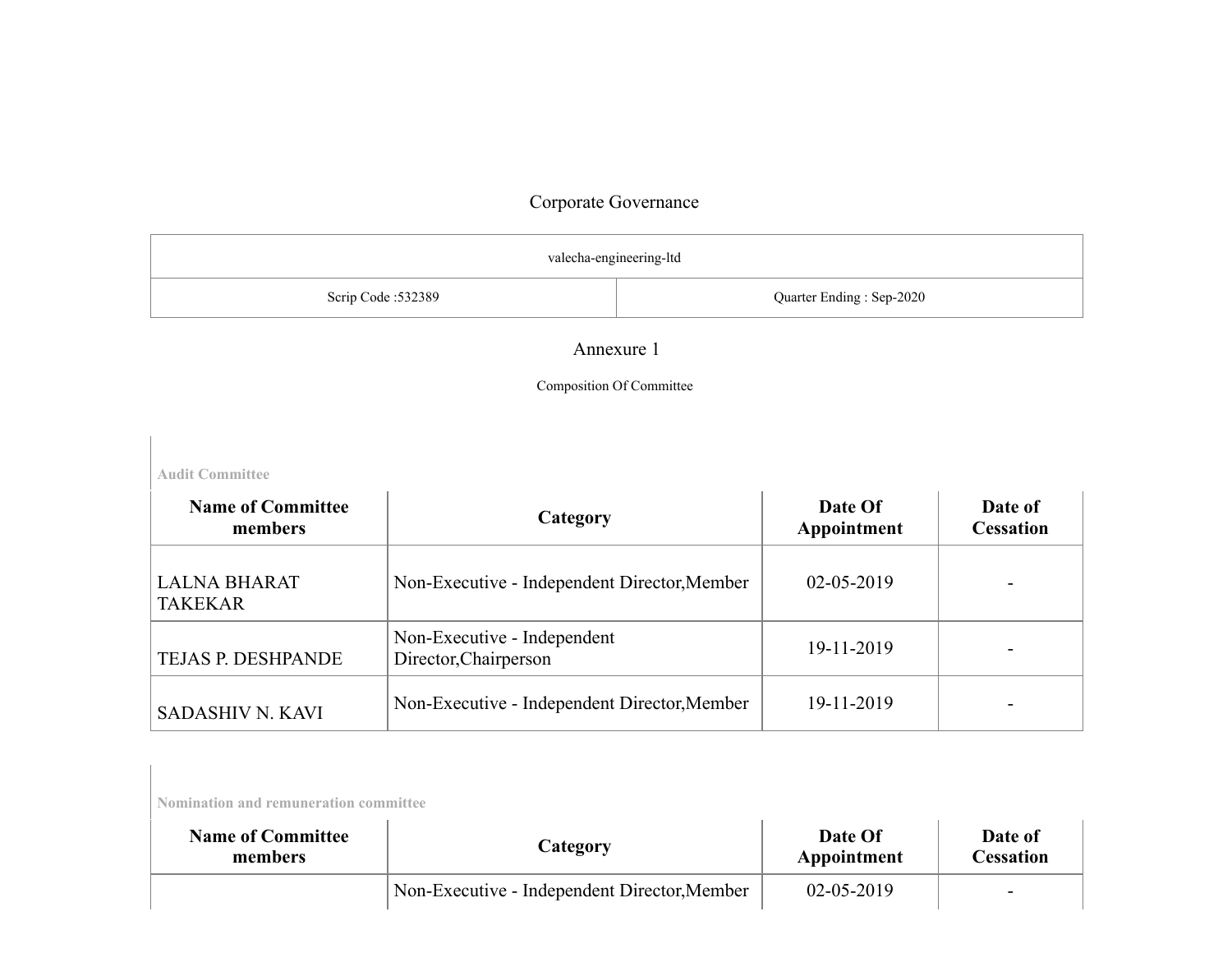| <b>LALNA BHARAT</b><br><b>TAKEKAR</b> |                                                      |            |  |
|---------------------------------------|------------------------------------------------------|------------|--|
| <b>TEJAS P. DESHPANDE</b>             | Non-Executive - Independent<br>Director, Chairperson | 19-11-2019 |  |
| <b>SADASHIV N. KAVI</b>               | Non-Executive - Independent Director, Member         | 19-11-2019 |  |

**Stakeholders Relationship Committee**

| <b>Name of Committee</b><br>members   | Category                                             | Date Of<br>Appointment | Date of<br><b>Cessation</b> |
|---------------------------------------|------------------------------------------------------|------------------------|-----------------------------|
| <b>LALNA BHARAT</b><br><b>TAKEKAR</b> | Non-Executive - Independent Director, Member         | $02 - 05 - 2019$       |                             |
| TEJAS P. DESHPANDE                    | Non-Executive - Independent<br>Director, Chairperson | 19-11-2019             |                             |
| <b>SADASHIV N. KAVI</b>               | Non-Executive - Independent Director, Member         | 19-11-2019             |                             |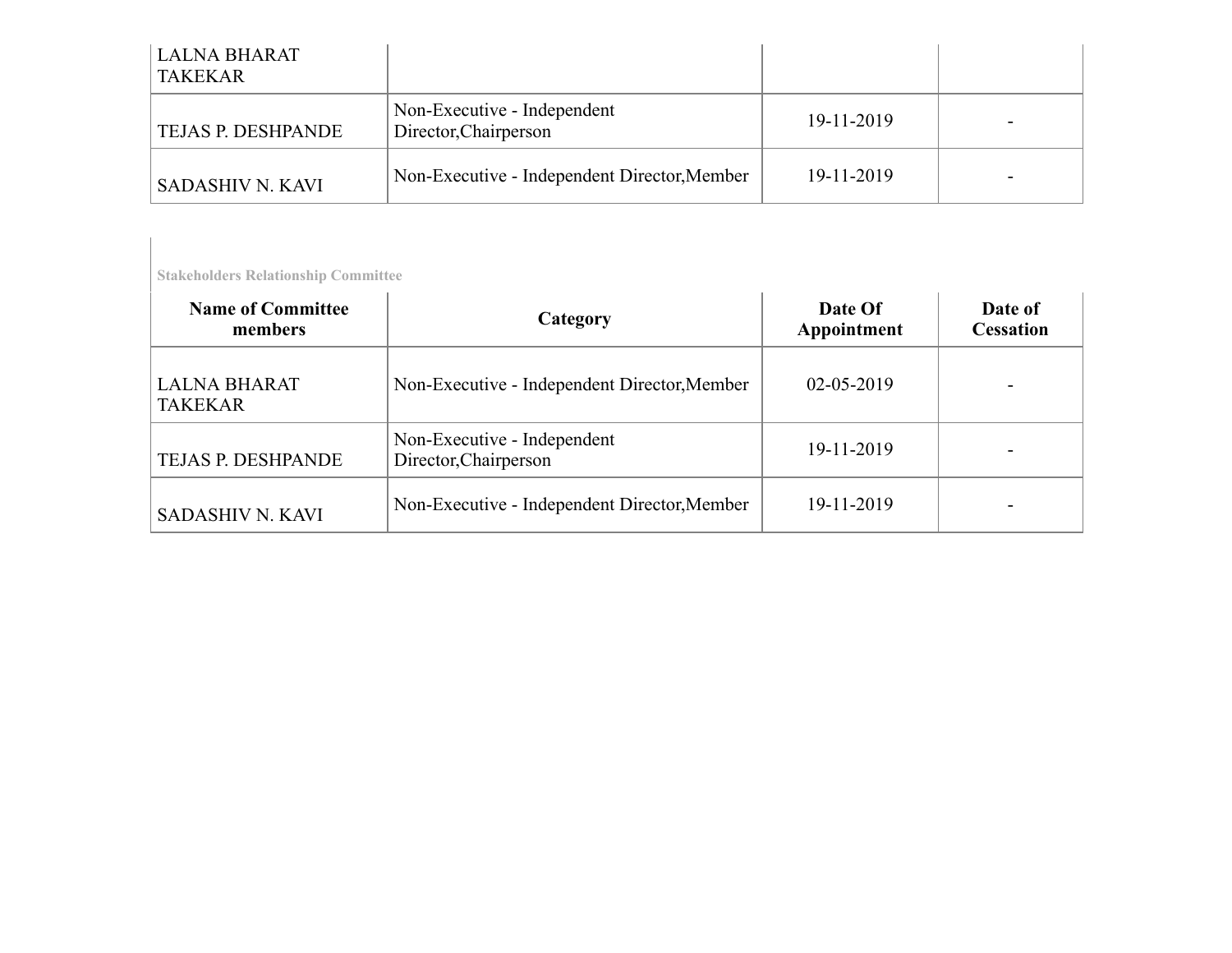| valecha-engineering-ltd |                          |  |  |
|-------------------------|--------------------------|--|--|
| Scrip Code: 532389      | Quarter Ending: Sep-2020 |  |  |

### Annexure 1

| Meeting Of Board Of Directors                            |             |                                                                                                                         |  |  |  |
|----------------------------------------------------------|-------------|-------------------------------------------------------------------------------------------------------------------------|--|--|--|
| $Date(s)$ of meeting (if any)<br>in the previous quarter | quarter     | $Date(s)$ of meeting (if Maximum gap between any two<br>any) in the relevant consecutive meeting (in number<br>of days) |  |  |  |
|                                                          | 18 Jul 2020 |                                                                                                                         |  |  |  |
|                                                          | 20 Aug 2020 |                                                                                                                         |  |  |  |
|                                                          | 15 Sep 2020 |                                                                                                                         |  |  |  |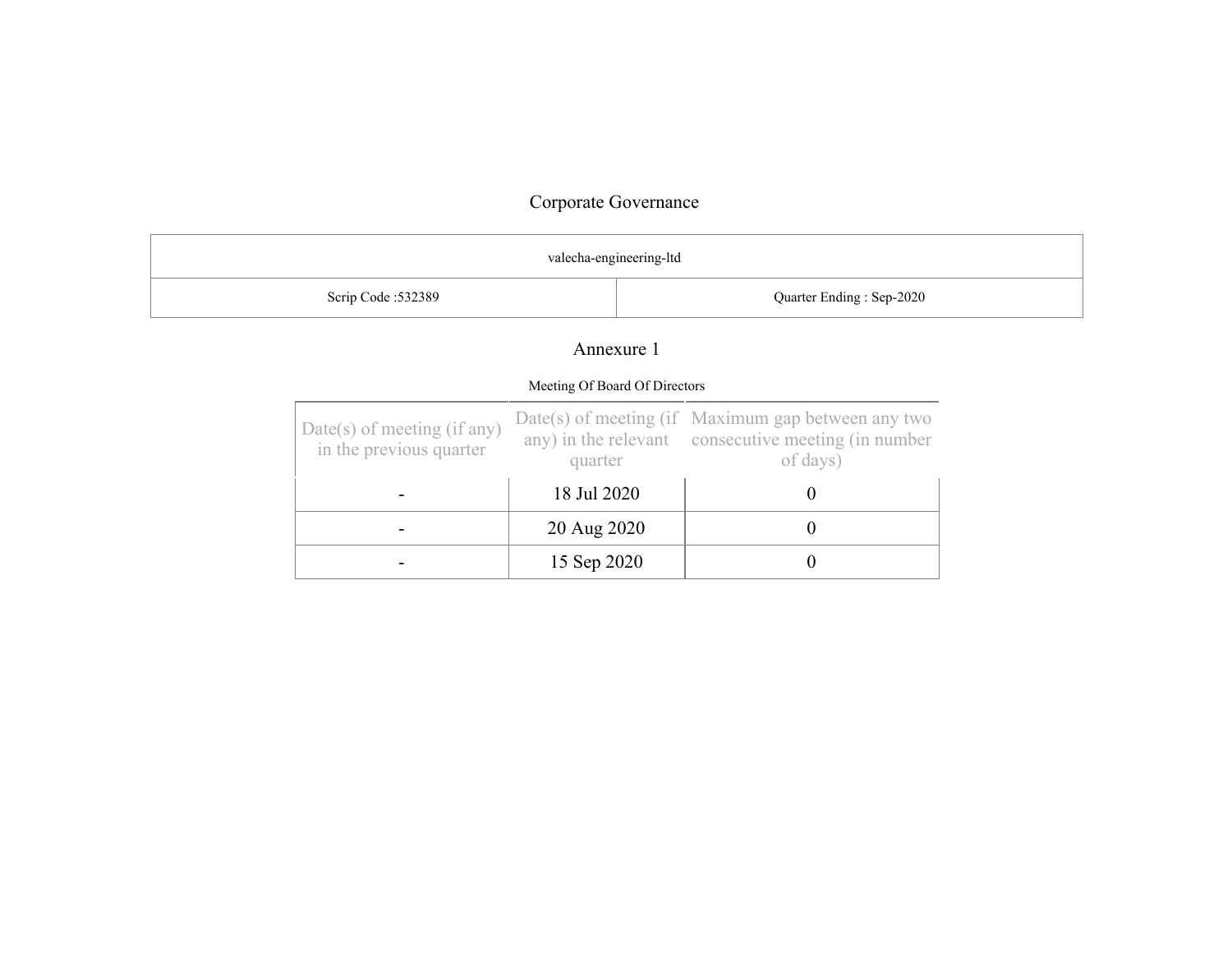|                                                |                                                                                       | valecha-engineering-ltd |                                                |                                                                     |                                                                               |
|------------------------------------------------|---------------------------------------------------------------------------------------|-------------------------|------------------------------------------------|---------------------------------------------------------------------|-------------------------------------------------------------------------------|
| Quarter Ending: Sep-2020<br>Scrip Code: 532389 |                                                                                       |                         |                                                |                                                                     |                                                                               |
|                                                |                                                                                       | Annexure 1              |                                                |                                                                     |                                                                               |
|                                                |                                                                                       |                         | Meeting Of Committees                          |                                                                     |                                                                               |
|                                                | $Date(s)$ of meeting of<br>Name of Committee the committee in the<br>relevant quarter |                         | Whether requirement of<br>Quorum met (details) | $Date(s)$ of meeting<br>of the committee in<br>the previous quarter | Maximum gap<br>between any two<br>consecutive meetings<br>(in number of days) |
| <b>Audit Committee</b>                         |                                                                                       | Yes,                    |                                                | 08 Apr 2020                                                         | $\boldsymbol{0}$                                                              |
| <b>Audit Committee</b>                         | 20 Aug 2020                                                                           | Yes,                    |                                                |                                                                     | 133                                                                           |
| <b>Audit Committee</b>                         | 15 Sep 2020                                                                           | Yes,                    |                                                |                                                                     | 25                                                                            |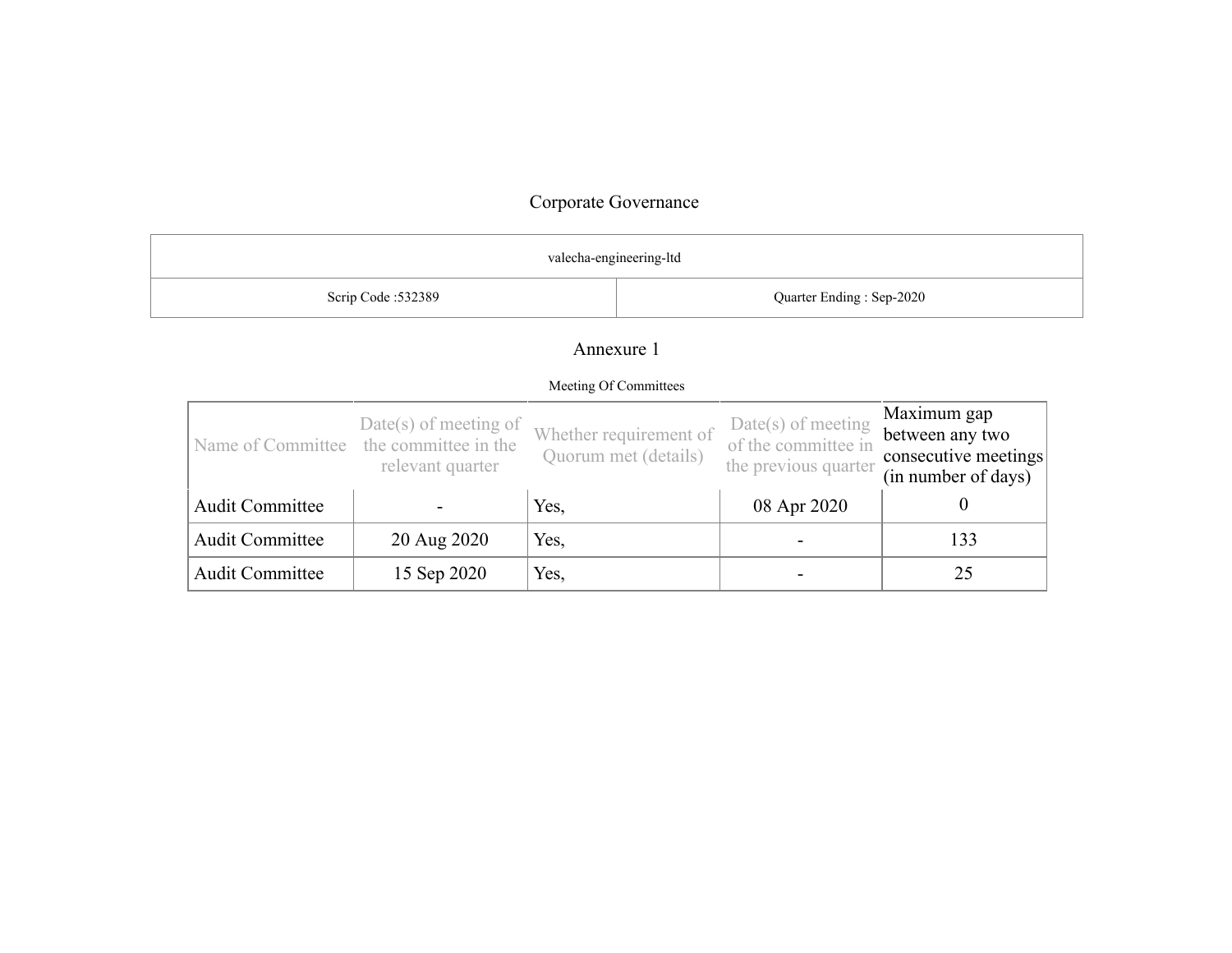| valecha-engineering-ltd                        |                                                                                                       |  |  |  |  |
|------------------------------------------------|-------------------------------------------------------------------------------------------------------|--|--|--|--|
| Scrip Code: 532389<br>Quarter Ending: Sep-2020 |                                                                                                       |  |  |  |  |
| Annexure 1                                     |                                                                                                       |  |  |  |  |
| <b>Related Party Transactions</b>              |                                                                                                       |  |  |  |  |
| Subject                                        | Compliance<br>If status is "No"<br>details of<br>status<br>$N_{\alpha}N_{\alpha}N_{\alpha}N_{\alpha}$ |  |  |  |  |

|                                                                                                           |     | (Yes/No/NA) non-compliance |
|-----------------------------------------------------------------------------------------------------------|-----|----------------------------|
| Whether prior approval of audit committee obtained                                                        | Yes |                            |
| Whether shareholder approval obtained for material RPT                                                    | NA  |                            |
| Whether details of RPT entered into pursuant to omnibus approval have been<br>reviewed by audit committee | Yes |                            |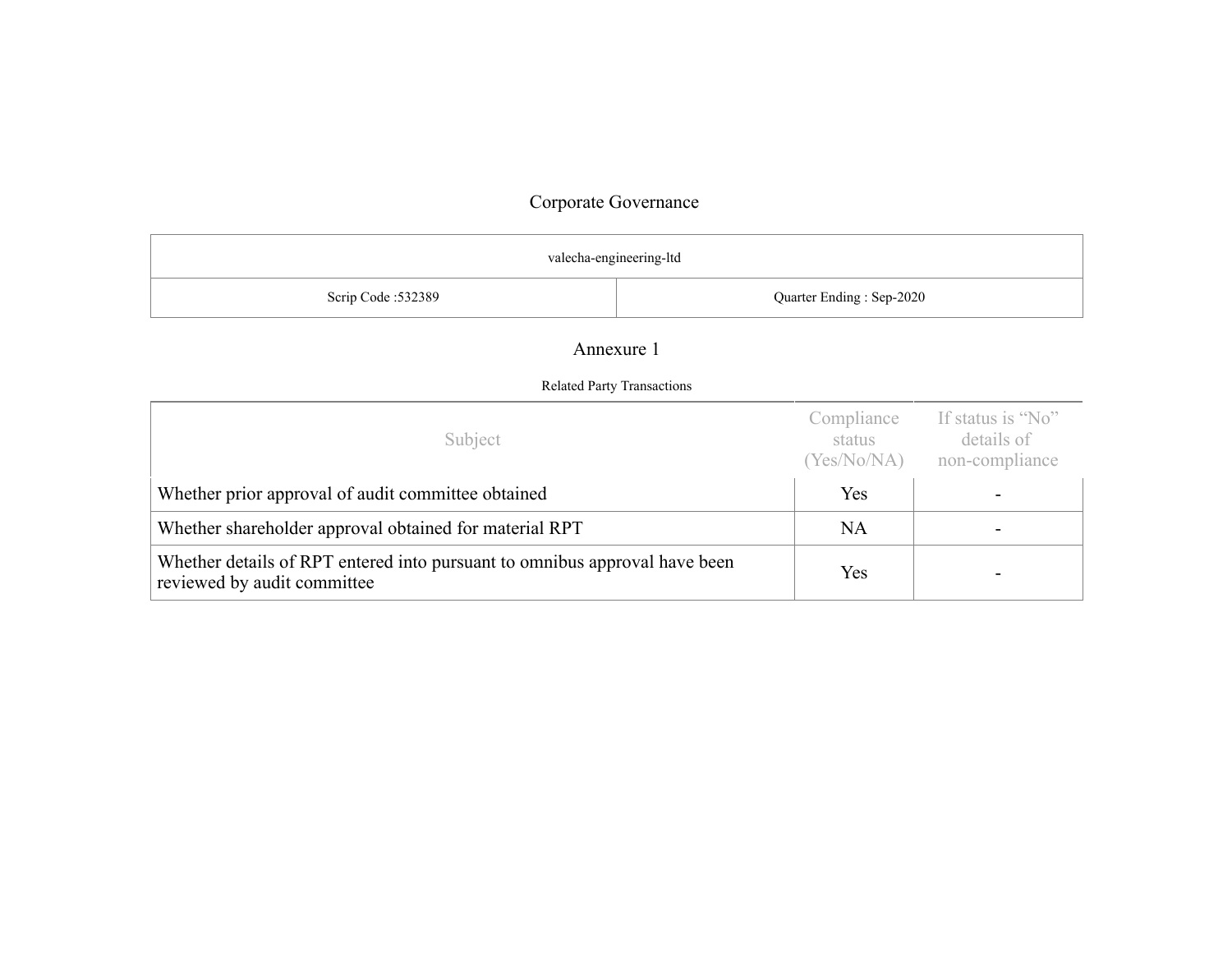|                    | valecha-engineering-ltd  |
|--------------------|--------------------------|
| Scrip Code: 532389 | Quarter Ending: Sep-2020 |

### Annexure 1

| Subject                                                                                                                                                                                    | Compliance<br>status<br>(Yes/No) |
|--------------------------------------------------------------------------------------------------------------------------------------------------------------------------------------------|----------------------------------|
| The composition of board of directors is in terms of SEBI (Listing obligations and disclosure requirements)<br>Regulations, 2015                                                           | Yes                              |
| The composition of audit committee is in terms of SEBI (Listing obligations and disclosure requirements)<br>Regulations, 2015                                                              | Yes                              |
| The composition of the nomination and remuneration committee is in terms of SEBI (Listing obligations and<br>disclosure requirements) Regulations, 2015                                    |                                  |
| The composition of the stakeholders relationship committee is in terms of SEBI (Listing obligations and<br>disclosure requirements) Regulations, 2015                                      |                                  |
| The composition of the risk management committee is in terms of SEBI (Listing obligations and disclosure<br>requirements) Regulations, 2015                                                |                                  |
| The committee members have been made aware of their powers, role and responsibilities as specified in of<br>SEBI (Listing obligations and disclosure requirements) Regulations, 2015       |                                  |
| The meetings of the board of directors and the above committees have been conducted in the manner as<br>specified SEBI (Listing obligations and disclosure requirements) Regulations, 2015 |                                  |
| 5. This report and/or the report submitted in the previous quarter has been placed before board of directors                                                                               |                                  |